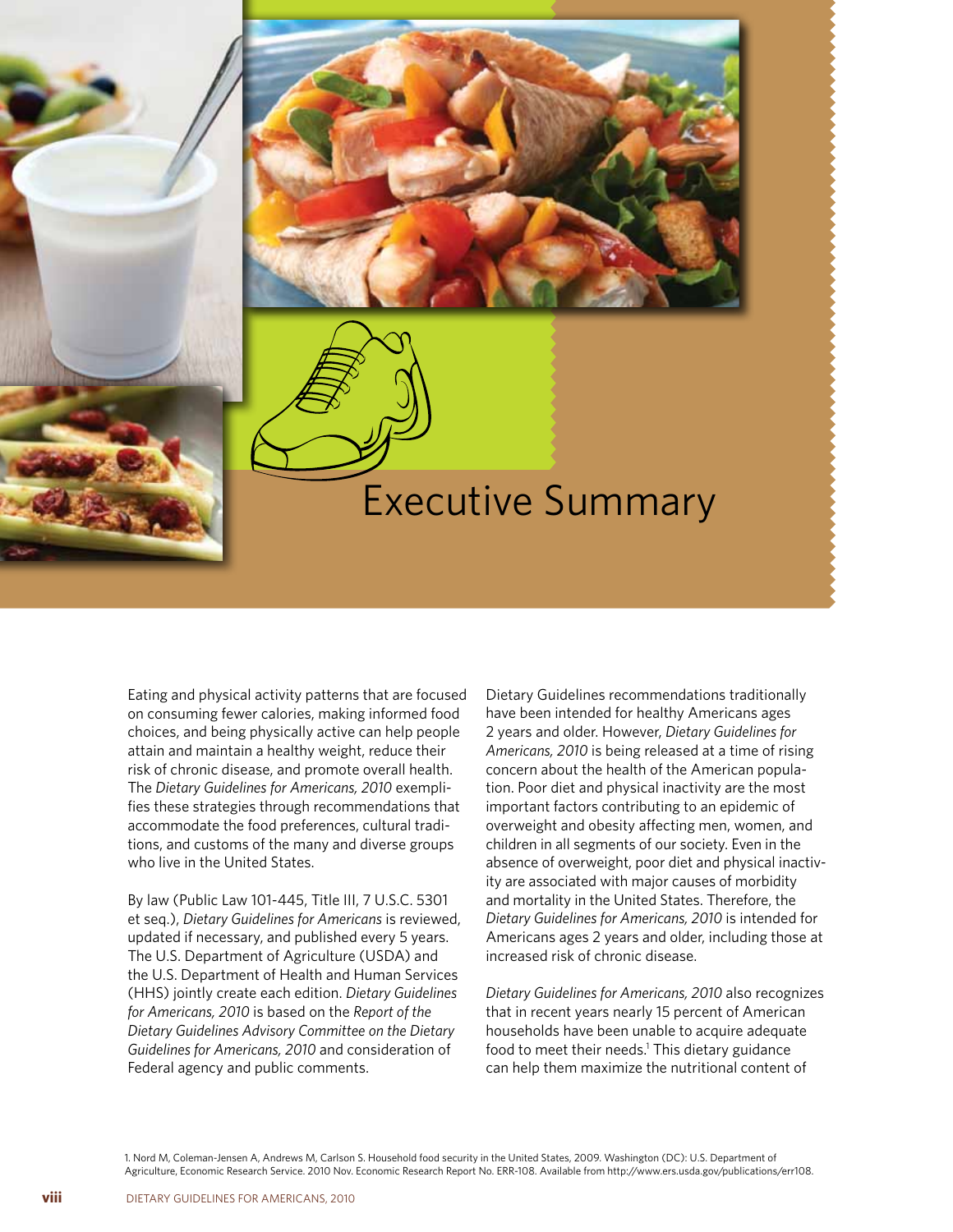their meals. Many other Americans consume less than optimal intake of certain nutrients even though they have adequate resources for a healthy diet. This dietary guidance and nutrition information can help them choose a healthy, nutritionally adequate diet.

The intent of the Dietary Guidelines is to summarize and synthesize knowledge about individual nutrients and food components into an interrelated set of recommendations for healthy eating that can be adopted by the public. Taken together, the Dietary Guidelines recommendations encompass two overarching concepts:

- **Maintain calorie balance over time to achieve and sustain a healthy weight.** People who are most successful at achieving and maintaining a healthy weight do so through continued attention to consuming only enough calories from foods and beverages to meet their needs and by being physically active. To curb the obesity epidemic and improve their health, many Americans must decrease the calories they consume and increase the calories they expend through physical activity.
- **focus on consuming nutrient-dense foods and beverages.** Americans currently consume too much sodium and too many calories from solid fats, added sugars, and refined grains.<sup>2</sup> These replace nutrient-dense foods and beverages and make it difficult for people to achieve recommended nutrient intake while controlling calorie and sodium intake. A healthy eating pattern limits intake of sodium, solid fats, added sugars, and refined grains and emphasizes nutrient-dense foods and beverages—vegetables, fruits, whole grains, fat-free or low-fat milk and milk products,<sup>3</sup> seafood, lean meats and poultry, eggs, beans and peas, and nuts and seeds.

A basic premise of the Dietary Guidelines is that nutrient needs should be met primarily through consuming foods. In certain cases, fortified foods and dietary supplements may be useful in providing one or more nutrients that otherwise might be consumed in less than recommended amounts. Two eating patterns that embody the Dietary Guidelines are the USDA Food Patterns and their vegetarian adaptations and the DASH (Dietary Approaches to Stop Hypertension) Eating Plan.

A healthy eating pattern needs not only to promote health and help to decrease the risk of chronic diseases, but it also should prevent foodborne illness. Four basic food safety principles (Clean, Separate, Cook, and Chill) work together to reduce the risk of foodborne illnesses. In addition, some foods (such as milks, cheeses, and juices that have not been pasteurized, and undercooked animal foods) pose high risk for foodborne illness and should be avoided.

 nutrition-related programs, including Federal food, nutrition education, and information programs. In addition, the *Dietary Guidelines for Americans* has the potential to offer authoritative statements as provided for in the Food and Drug Administration Modernization The information in the *Dietary Guidelines for Americans*  is used in developing educational materials and aiding policymakers in designing and carrying out Act (FDAMA).

The following are the *Dietary Guidelines for Americans, 2010* Key Recommendations, listed by the chapter in which they are discussed in detail. These Key Recommendations are the most important in terms of their implications for improving public health.4 To get the full benefit, individuals should carry out the Dietary Guidelines recommendations in their entirety as part of an overall healthy eating pattern.

3. Milk and milk products also can be referred to as dairy products.

4. Information on the type and strength of evidence supporting the Dietary Guidelines recommendations can be found at http://www.nutritionevidencelibrary.gov.

<sup>2.</sup> Added sugars: Caloric sweeteners that are added to foods during processing, preparation, or consumed separately. Solid fats: Fats with a high content of saturated and/or *trans* fatty acids, which are usually solid at room temperature. Refined grains: Grains and grain products missing the bran, germ, and/or endosperm; any grain product that is not a whole grain.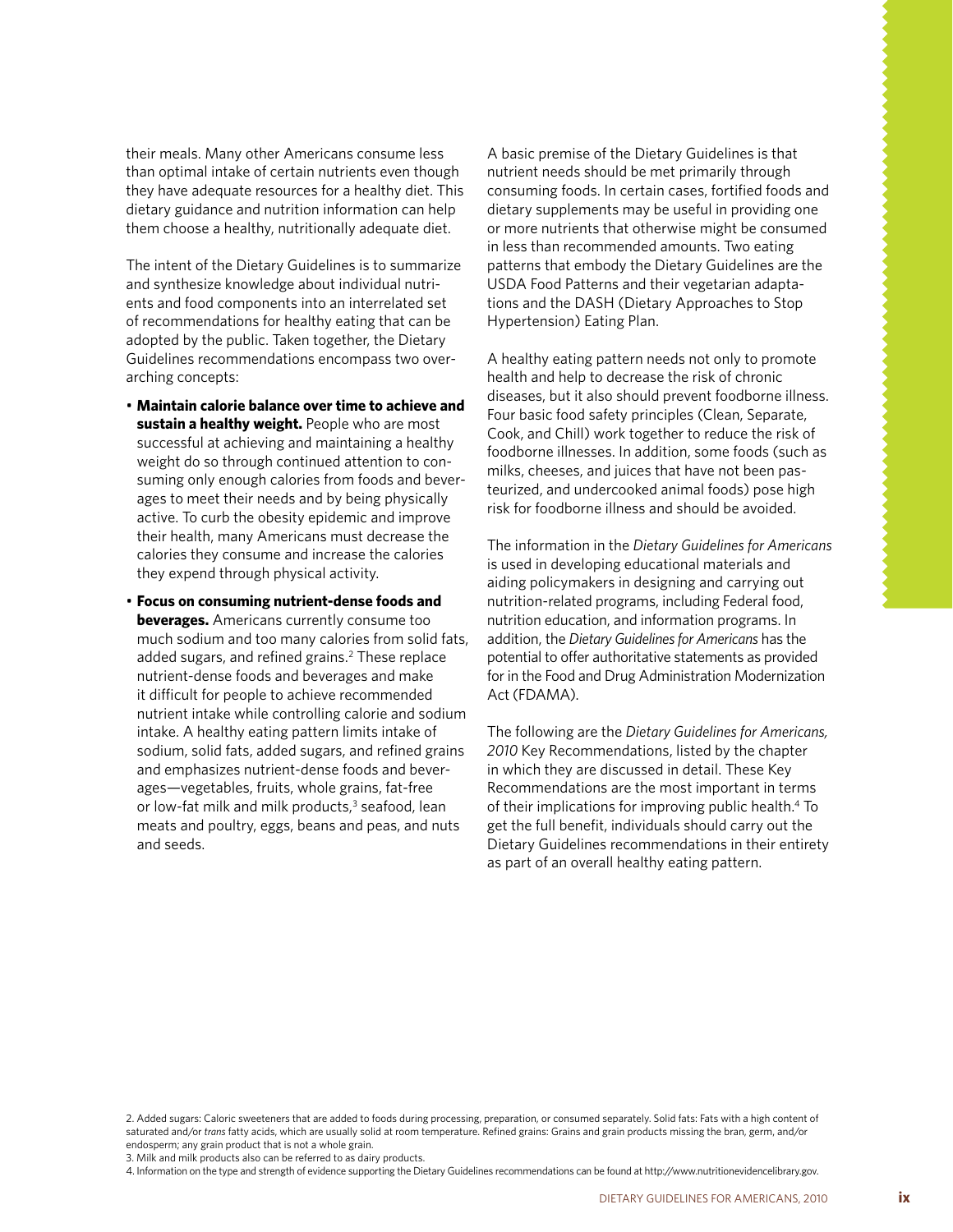

## **Balancing calories to Manage weight**

- Prevent and/or reduce overweight and obesity through improved eating and physical activity behaviors.
- Control total calorie intake to manage body weight. For people who are overweight or obese, this will mean consuming fewer calories from foods and beverages.
- Increase physical activity and reduce time spent in sedentary behaviors.
- Maintain appropriate calorie balance during each stage of life—childhood, adolescence, adulthood, pregnancy and breastfeeding, and older age.

# **foods and food coMPonents to reduce**

- • Reduce daily sodium intake to less than 2,300 milligrams (mg) and further reduce intake to 1,500 mg among persons who are 51 and older and those of any age who are African American or have hypertension, diabetes, or chronic kidney disease. The 1,500 mg recommendation applies to about half of the U.S. population, including children, and the majority of adults.
- Consume less than 10 percent of calories from saturated fatty acids by replacing them with monounsaturated and polyunsaturated fatty acids.
- Consume less than 300 mg per day of dietary cholesterol.
- Keep *trans* fatty acid consumption as low as possible by limiting foods that contain synthetic sources of *trans* fats, such as partially hydrogenated oils, and by limiting other solid fats.
- Reduce the intake of calories from solid fats and added sugars.
- Limit the consumption of foods that contain refined grains, especially refined grain foods that contain solid fats, added sugars, and sodium.
- • If alcohol is consumed, it should be consumed in moderation—up to one drink per day for women and two drinks per day for men—and only by adults of legal drinking age.<sup>5</sup>

5. See Chapter 3, Foods and Food Components to Reduce, for additional recommendations on alcohol consumption and specific population groups. There are many circumstances when people should not drink alcohol.